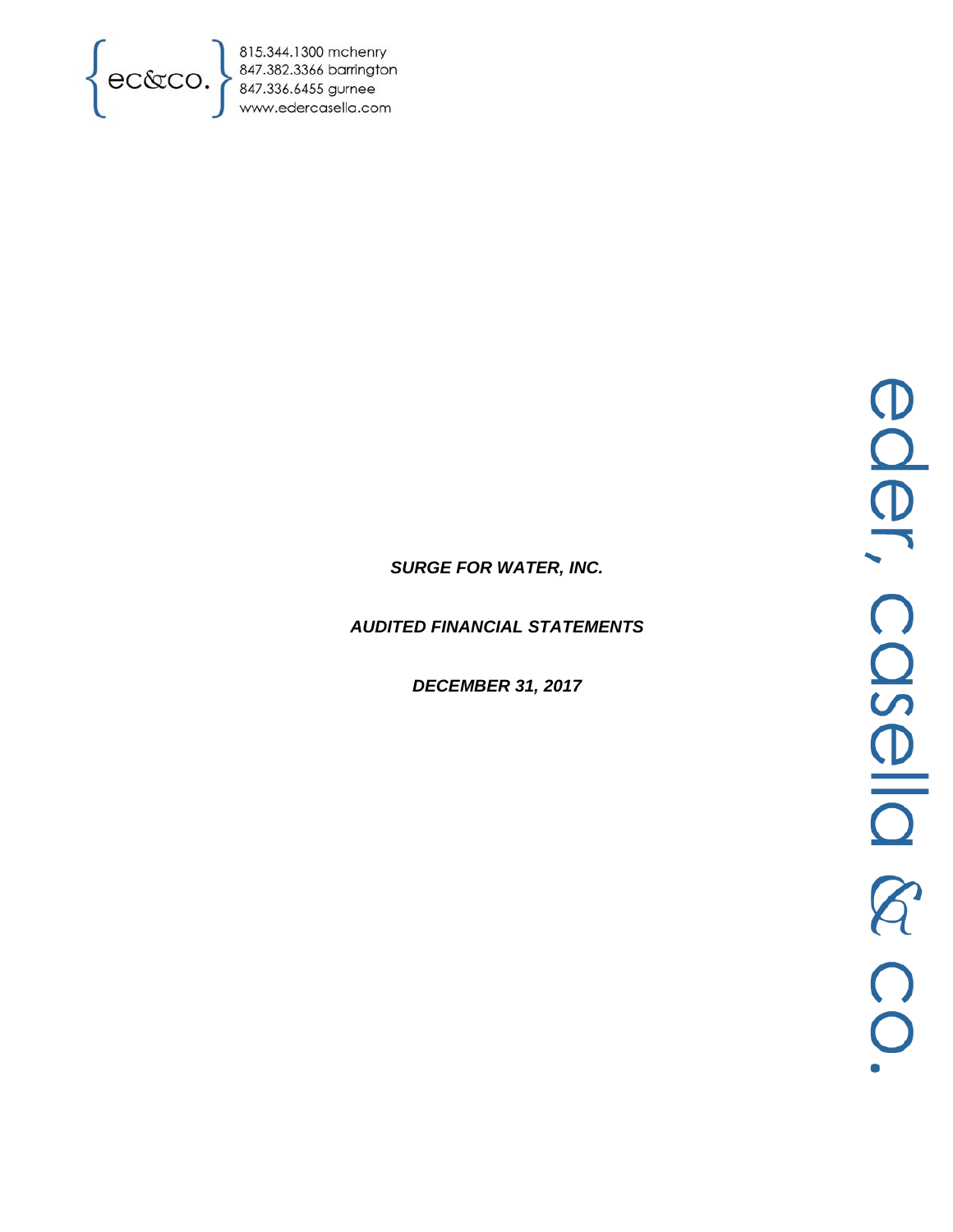# SURGE FOR WATER, INC.

## TABLE OF CONTENTS

# DECEMBER 31, 2017

| INDEPENDENT AUDITOR'S REPORT     |   |
|----------------------------------|---|
| STATEMENT OF FINANCIAL POSITION  | 3 |
| STATEMENT OF ACTIVITIES          | 4 |
| STATEMENT OF FUNCTIONAL EXPENSES | 5 |
| STATEMENT OF CASH FLOWS          | 6 |
| NOTES TO FINANCIAL STATEMENTS    |   |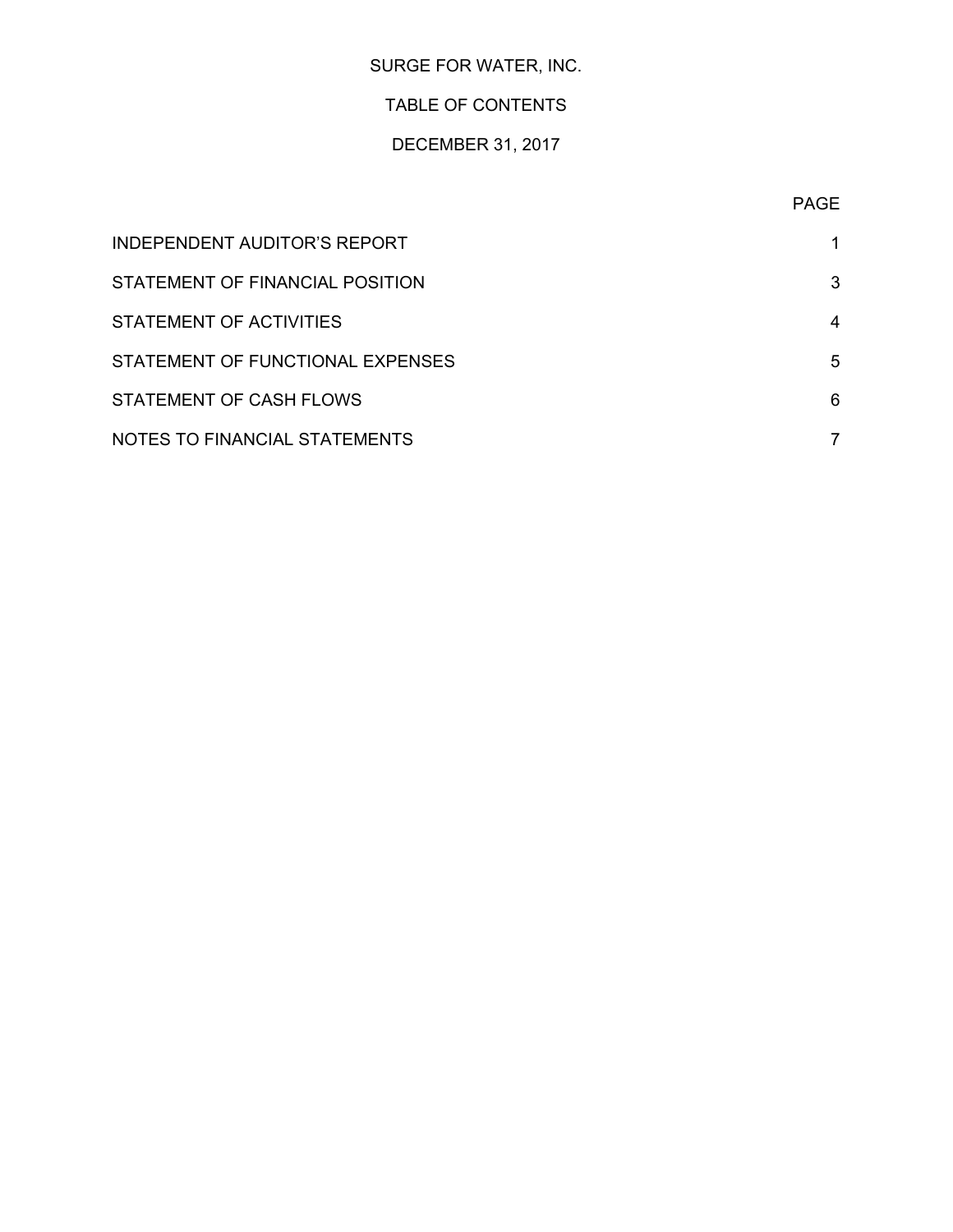

847.382.3366 barrington<br>847.336.6455 gurnee<br>www.edercasella.com

## INDEPENDENT AUDITOR'S REPORT

To the Board of Directors Surge for Water, Inc. Chicago, Illinois

We have audited the accompanying financial statements of

Surge for Water, Inc. (a nonprofit organization)

which comprise the statement of financial position as of December 31, 2017, and the related statements of activities, functional expenses, and cash flows for the year then ended, and the related notes to the financial statements.

## **Management's Responsibility for the Financial Statements**

Management is responsible for the preparation and fair presentation of these financial statements in accordance with accounting principles generally accepted in the United States of America; this includes the design, implementation, and maintenance of internal control relevant to the preparation and fair presentation of financial statements that are free from material misstatement, whether due to fraud or error.

#### **Auditor's Responsibility**

Our responsibility is to express an opinion on these financial statements based on our audit. We conducted our audit in accordance with auditing standards generally accepted in the United States of America. Those standards require that we plan and perform the audit to obtain reasonable assurance about whether the financial statements are free from material misstatement.

An audit involves performing procedures to obtain audit evidence about the amounts and disclosures in the financial statements. The procedures selected depend on the auditor's judgment, including the assessment of the risks of material misstatement of the financial statements, whether due to fraud or error. In making those risk assessments, the auditor considers internal control relevant to the entity's preparation and fair presentation of the financial statements in order to design audit procedures that are appropriate in the circumstances, but not for the purpose of expressing an opinion on the effectiveness of the entity's internal control. Accordingly, we express no such opinion. An audit also includes evaluating the appropriateness of accounting policies used and the reasonableness of significant accounting estimates made by management, as well as evaluating the overall presentation of the financial statements.

We believe that the audit evidence we have obtained is sufficient and appropriate to provide a basis for our audit opinion.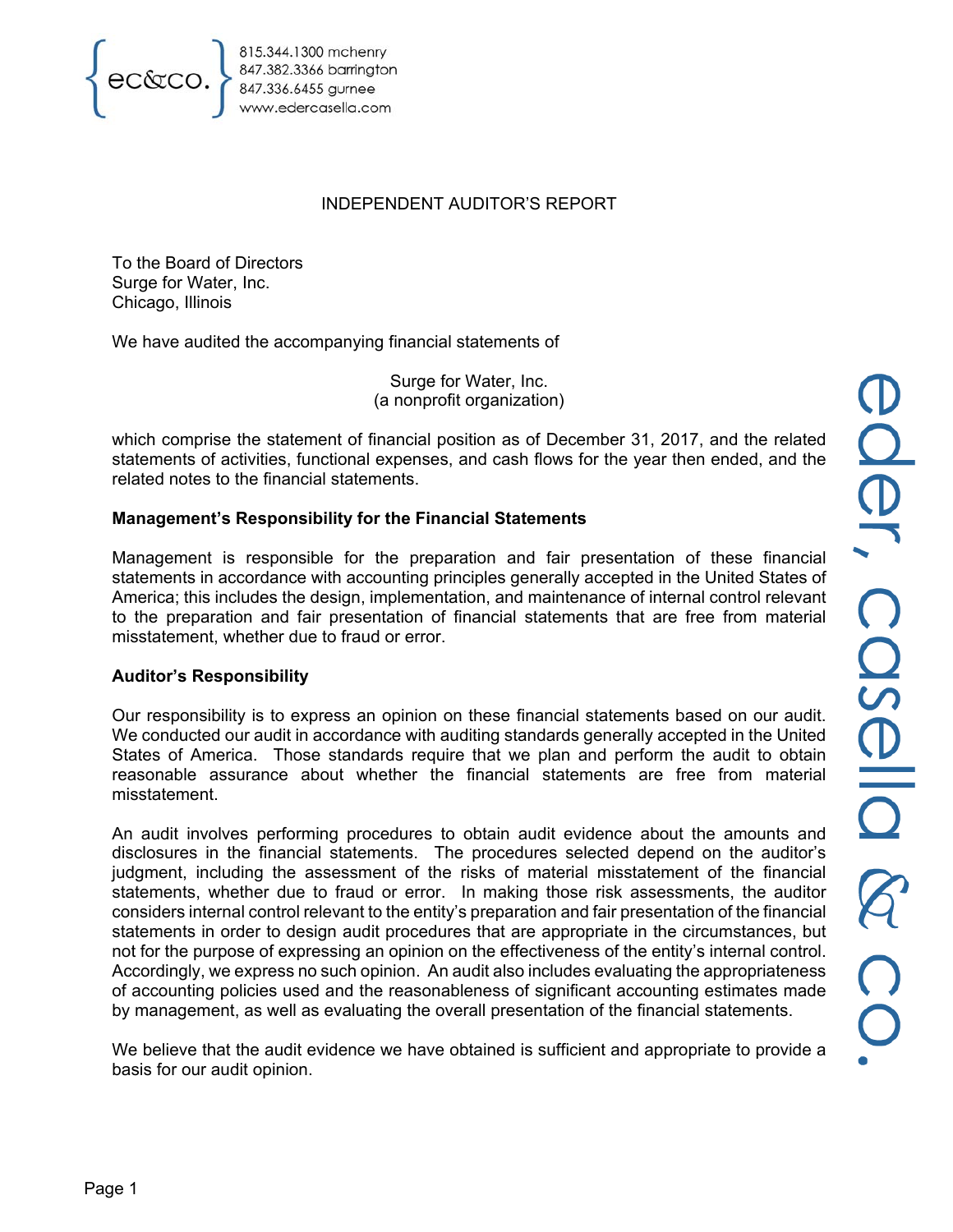## **Opinion**

In our opinion, the financial statements referred to above present fairly, in all material respects, the financial position of Surge for Water, Inc. as of December 31, 2017, and the changes in its net assets, cash flows and functional expenses for the year then ended in accordance with accounting principles generally accepted in the United States of America.

Eder, Casella & Co.

 EDER, CASELLA & CO. Certified Public Accountants

McHenry, Illinois November 13, 2018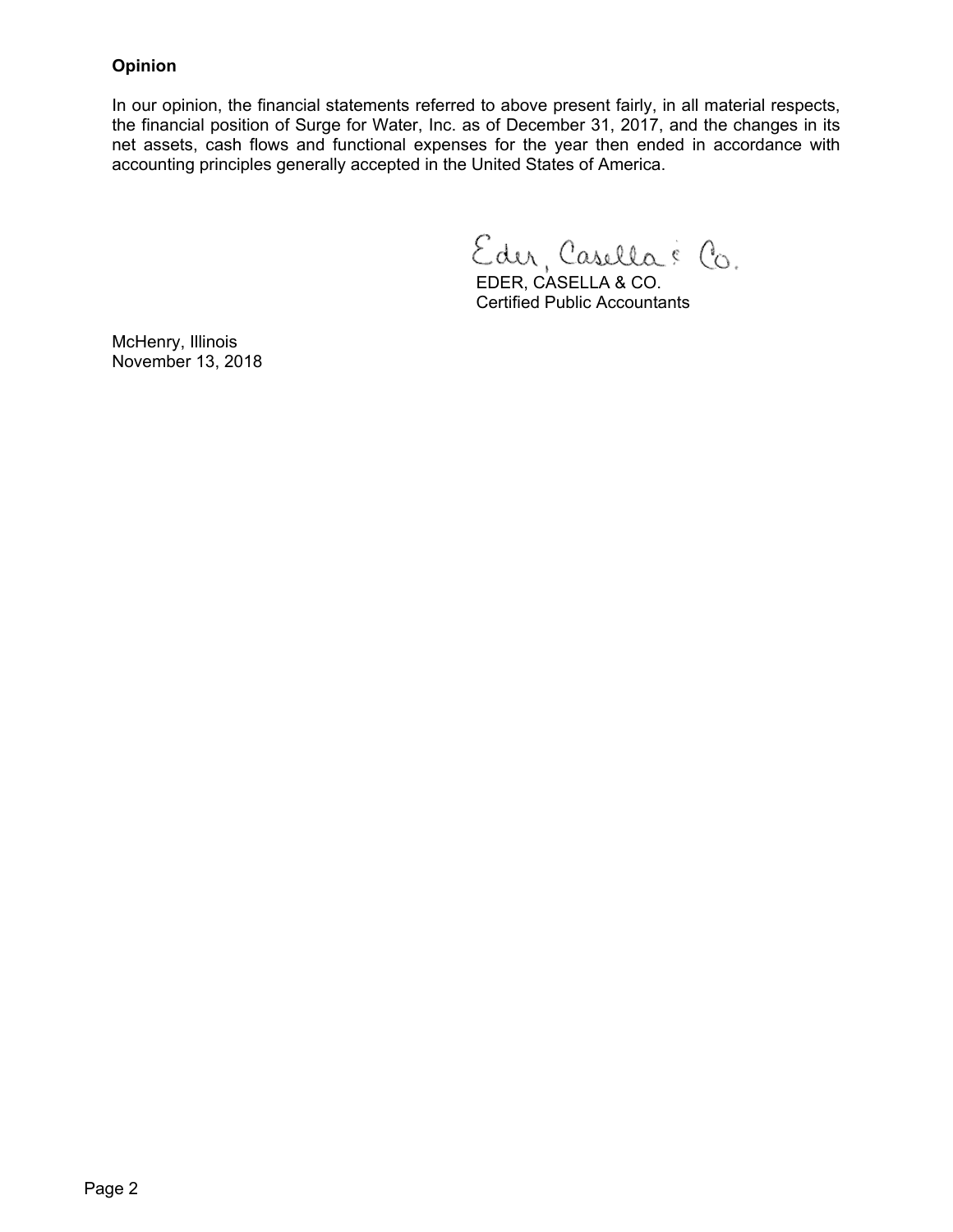#### SURGE FOR WATER, INC. STATEMENT OF FINANCIAL POSITION DECEMBER 31, 2017

#### ASSETS

| <b>CURRENT ASSETS</b><br>Cash and Cash Equivalents | \$                        | 126,690 |
|----------------------------------------------------|---------------------------|---------|
| <b>Total Current Assets</b>                        | $\boldsymbol{\mathsf{S}}$ | 126,690 |
| <b>TOTAL ASSETS</b>                                | \$                        | 126,690 |
|                                                    |                           |         |
| LIABILITIES AND NET ASSETS                         |                           |         |
| <b>CURRENT LIABILITIES</b>                         |                           |         |
| <b>Payroll Liabilities</b>                         | \$                        | 1,040   |
| <b>Total Current Liabilities</b>                   | $\overline{\mathbf{s}}$   | 1,040   |
|                                                    |                           |         |
| <b>NET ASSETS</b>                                  |                           |         |
| Unrestricted                                       | \$                        | 125,650 |
| <b>Total Net Assets</b>                            | \$                        | 125,650 |
|                                                    |                           |         |
| TOTAL LIABILITIES AND NET ASSETS                   | \$                        | 126,690 |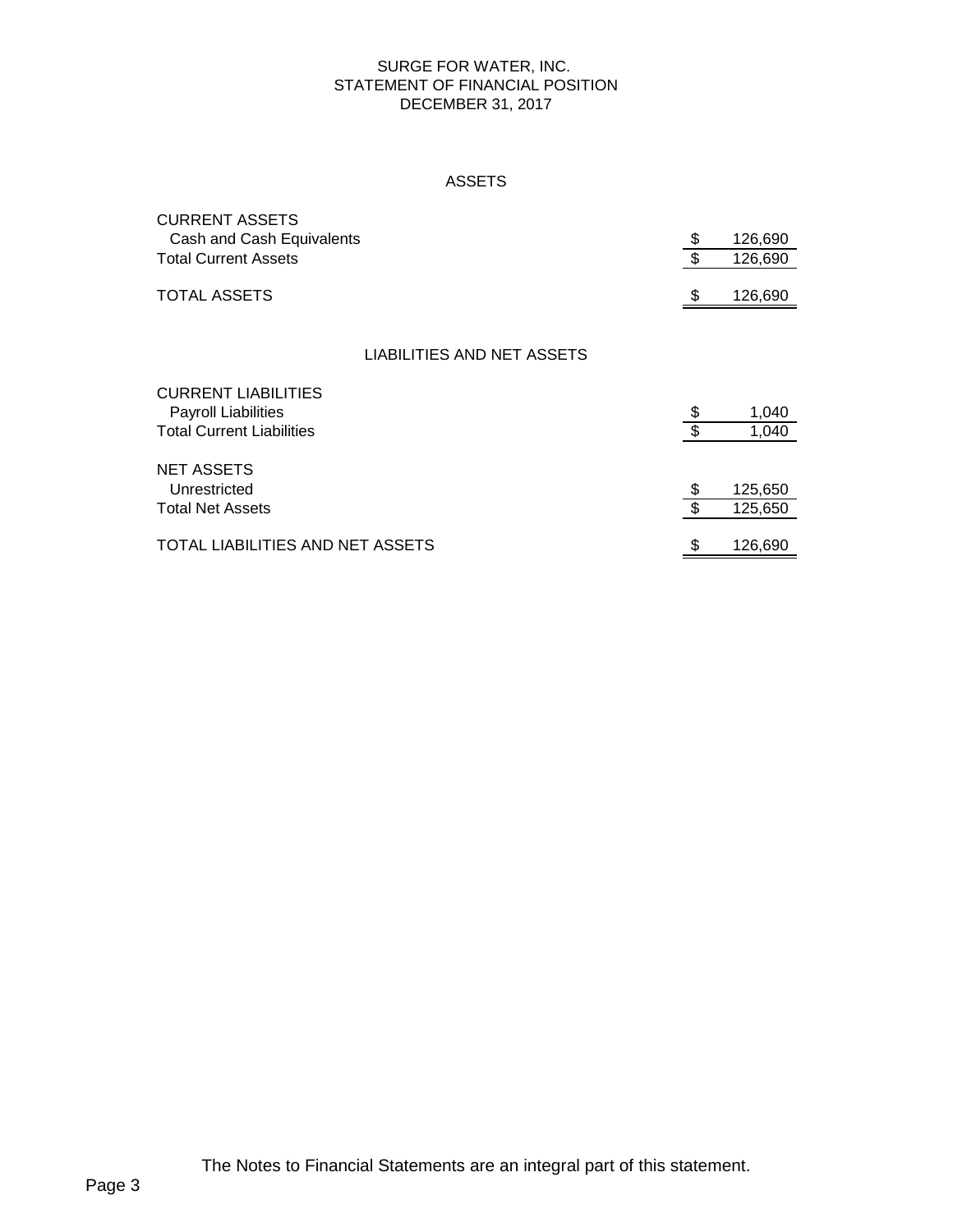#### SURGE FOR WATER, INC. STATEMENT OF ACTIVITIES YEAR ENDED DECEMBER 31, 2017

|                                                                     | Unrestricted |           |    |         |  |
|---------------------------------------------------------------------|--------------|-----------|----|---------|--|
| REVENUES, GAINS, AND OTHER SUPPORT<br>Support                       |              |           |    |         |  |
| Contributions                                                       |              |           | \$ | 135,163 |  |
| Sponsorships                                                        |              |           |    | 84,096  |  |
| <b>Special Events</b>                                               |              |           |    |         |  |
| Special events revenue                                              | \$           | 48,807    |    |         |  |
| Special events contributions                                        |              | 32,692    |    |         |  |
| Special events sponsorships                                         |              | 12,143    |    |         |  |
| Special events expenses                                             |              | (46, 043) |    |         |  |
| Special events revenue, net of expenses                             |              |           |    | 47,599  |  |
| <b>TOTAL REVENUE</b>                                                |              |           | \$ | 266,858 |  |
| <b>EXPENSES</b>                                                     |              |           |    |         |  |
| <b>Program Services</b>                                             |              |           |    |         |  |
| Direct Support for Field Project                                    | \$           | 171,832   |    |         |  |
| <b>Other Project Related Expenses</b>                               |              | 10,867    |    |         |  |
| <b>Total Program Service Expenses</b><br><b>Supporting Services</b> |              |           | \$ | 182,699 |  |
| Management and General Expenses                                     |              |           |    | 51,881  |  |
| <b>Fundraising Expenses</b>                                         |              |           |    | 8,314   |  |
|                                                                     |              |           |    |         |  |
| <b>TOTAL EXPENSES</b>                                               |              |           | \$ | 242,894 |  |
| <b>CHANGE IN NET ASSETS</b>                                         |              |           | \$ | 23,964  |  |
|                                                                     |              |           |    |         |  |
| NET ASSETS AT BEGINNING OF YEAR                                     |              |           |    | 101,686 |  |
| NET ASSETS AT END OF YEAR                                           |              |           | \$ | 125,650 |  |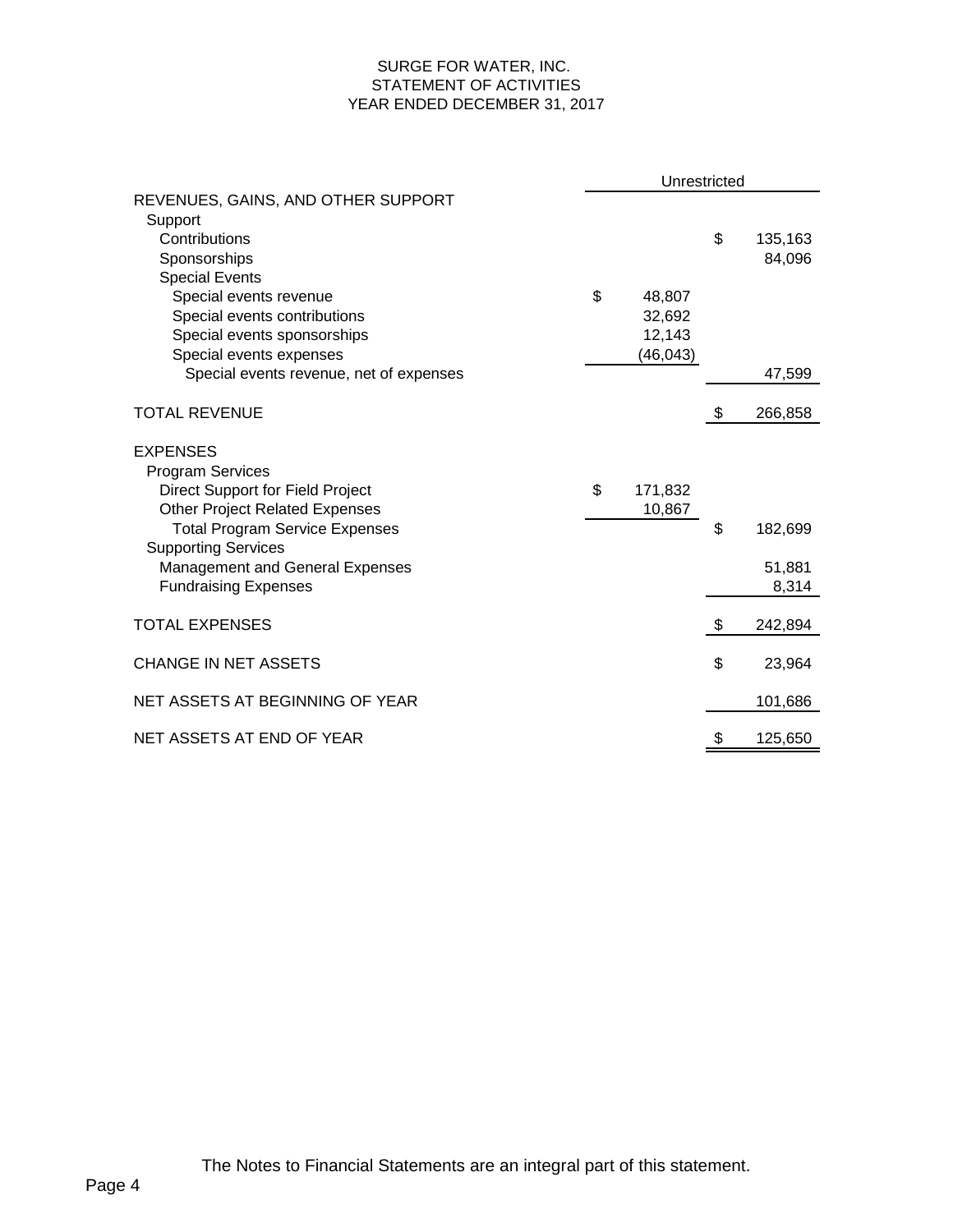#### SURGE FOR WATER, INC. STATEMENT OF FUNCTIONAL EXPENSES YEAR ENDED DECEMBER 31, 2017

|                                           |                            |         | <b>Supporting Services</b> |        |             |       |                                        |        |       |         |
|-------------------------------------------|----------------------------|---------|----------------------------|--------|-------------|-------|----------------------------------------|--------|-------|---------|
|                                           | Program<br><b>Services</b> |         | Management<br>and General  |        | Fundraising |       | Total<br>Supporting<br><b>Services</b> |        | Total |         |
| Salaries and Wages                        | \$                         |         | \$                         | 43,800 | \$          |       | \$                                     | 43,800 | \$    | 43,800  |
| Payroll Expenses                          |                            |         |                            | 3,679  |             |       |                                        | 3,679  |       | 3,679   |
| <b>Professional Fees</b>                  |                            |         |                            | 1,299  |             |       |                                        | 1,299  |       | 1,299   |
| Dues and Subscriptions                    |                            |         |                            | 173    |             | 3,397 |                                        | 3,570  |       | 3,570   |
| Bank charges and credit card fees         |                            | 621     |                            |        |             | 4,867 |                                        | 4,867  |       | 5,488   |
| Computer expenses                         |                            |         |                            | 1,443  |             |       |                                        | 1,443  |       | 1,443   |
| Direct support for field project partners |                            | 171,832 |                            |        |             |       |                                        |        |       | 171,832 |
| Meals                                     |                            |         |                            | 353    |             |       |                                        | 353    |       | 353     |
| Other field project expenses              |                            | 124     |                            | 82     |             |       |                                        | 82     |       | 206     |
| Postage and printing                      |                            | 24      |                            | 103    |             |       |                                        | 103    |       | 127     |
| Program promotion                         |                            |         |                            | 728    |             | 50    |                                        | 778    |       | 778     |
| Supplies                                  |                            | 540     |                            | 221    |             |       |                                        | 221    |       | 761     |
| Travel                                    |                            | 9,558   |                            |        |             |       |                                        |        |       | 9,558   |
|                                           |                            | 182,699 | \$.                        | 51,881 | \$          | 8,314 | \$                                     | 60,195 | \$    | 242,894 |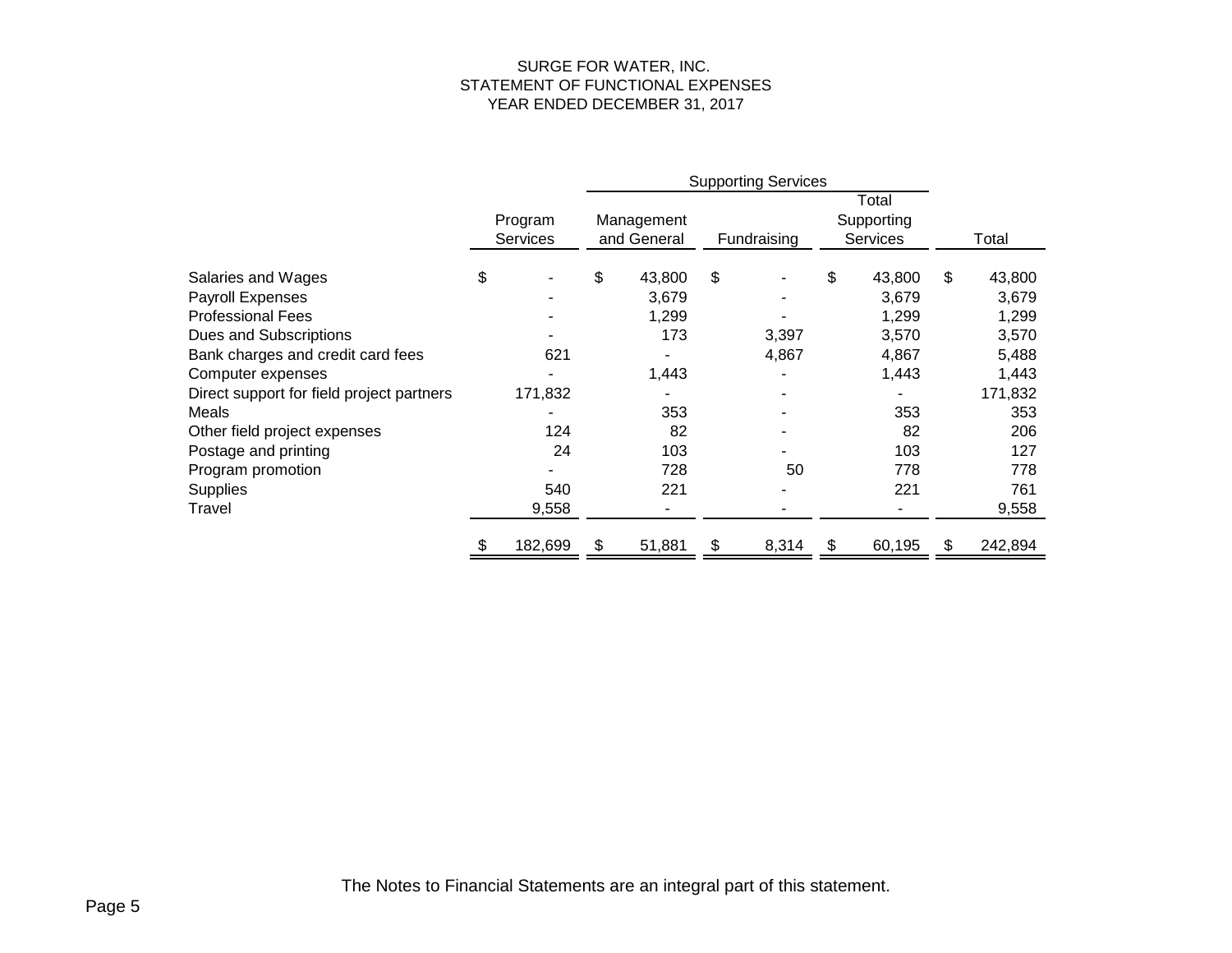#### SURGE FOR WATER, INC. STATEMENT OF CASH FLOWS YEAR ENDED DECEMBER 31, 2017

| CASH FLOWS FROM OPERATING ACTIVITIES                   |     |         |
|--------------------------------------------------------|-----|---------|
| Change in Net Assets                                   | \$  | 23.964  |
| Adjustments to Reconcile Change in Net Assets          |     |         |
| to Net Cash Used by Operating Activities               |     |         |
| Increase/(Decrease) in Liabilities                     |     |         |
| <b>Payroll Liabilities</b>                             |     | 1,040   |
| Net Cash Flows Provided/(Used) by Operating Activities | \$. | 25,004  |
|                                                        |     |         |
| NET INCREASE/(DECREASE) IN CASH AND CASH EQUIVALENTS   | \$  | 25.004  |
|                                                        |     |         |
| CASH AND CASH EQUIVALENTS - BEGINNING OF YEAR          |     | 101,686 |
|                                                        |     |         |
| CASH AND CASH EQUIVALENTS - END OF YEAR                |     | 126.690 |
|                                                        |     |         |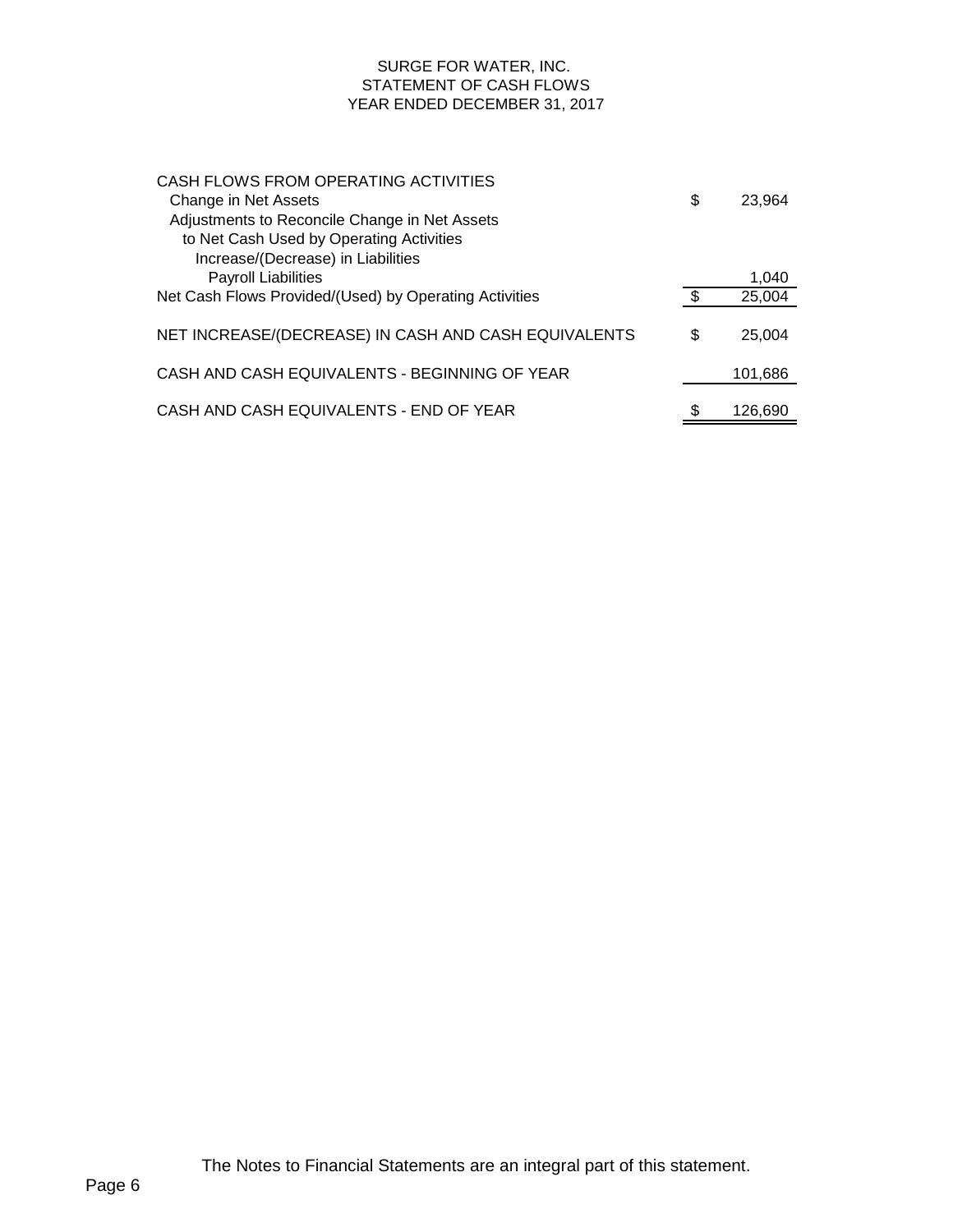### SURGE FOR WATER, INC.

#### NOTES TO FINANCIAL STATEMENTS

### DECEMBER 31, 2017

#### **NOTE 1 - SUMMARY OF SIGNIFICANT ACCOUNTING POLICIES**

#### Nature of Operations

Surge for Water, Inc. (Organization), is an Illinois not-for-profit corporation formed in 2012. The Organization's purpose is to fund projects that provide access to safe water, sanitation and hygiene; to engage, educate and empower communities around the world; and to invest in innovation that drive sustainable solutions.

The Organization is supported primarily from private donors, sponsorships and fundraising.

#### Basis of Accounting and Financial Statement Presentation

The financial statements have been prepared on the accrual basis of accounting in accordance with generally accepted accounting principles for not-for-profit organizations. Accordingly, all significant receivables, payables, and other liabilities have been reflected. Additionally, revenue is recognized when earned and expenses are recognized when incurred. Net assets and revenues, expenses, gains, and losses are classified based on the existence or absence of donorimposed restrictions. Net assets of the Organization and changes therein are classified and reported as follows:

- Unrestricted Net Assets Net assets that are not subject to donor-imposed stipulations.
- Temporarily Restricted Net Assets Net assets subject to donor-imposed stipulations that may or will be met, either by actions of the Organization and/or the passage of time. When a restriction expires, temporarily restricted net assets are reclassified to unrestricted net assets and reported in the Statement of Activities as Net Assets Released from Restrictions. At December 31, 2017, the Organization had no temporarily restricted net assets.
- Permanently Restricted Net Assets Net assets subject to donor-imposed stipulations that they be maintained permanently by the Organization. Generally, the donors of these assets permit the Organization to use all or part of the income earned on any related investments for general or specific purposes. At December 31, 2017, the Organization had no permanently restricted net assets.

#### Cash and Cash Equivalents

For purposes of these financial statements, cash and cash equivalents are considered to be cash on hand, checking accounts, savings accounts, money market accounts, and short-term investments with original maturities of three months or less from the date of acquisition. Cash equivalents are accounted for at cost, which equals market.

#### Donated Services

Contributions of donated services that create or enhance non-financial assets, or that require specialized skills and are provided by individuals possessing those skills and would typically need to be purchased if not provided by donation, are recorded at their fair values in the period received.